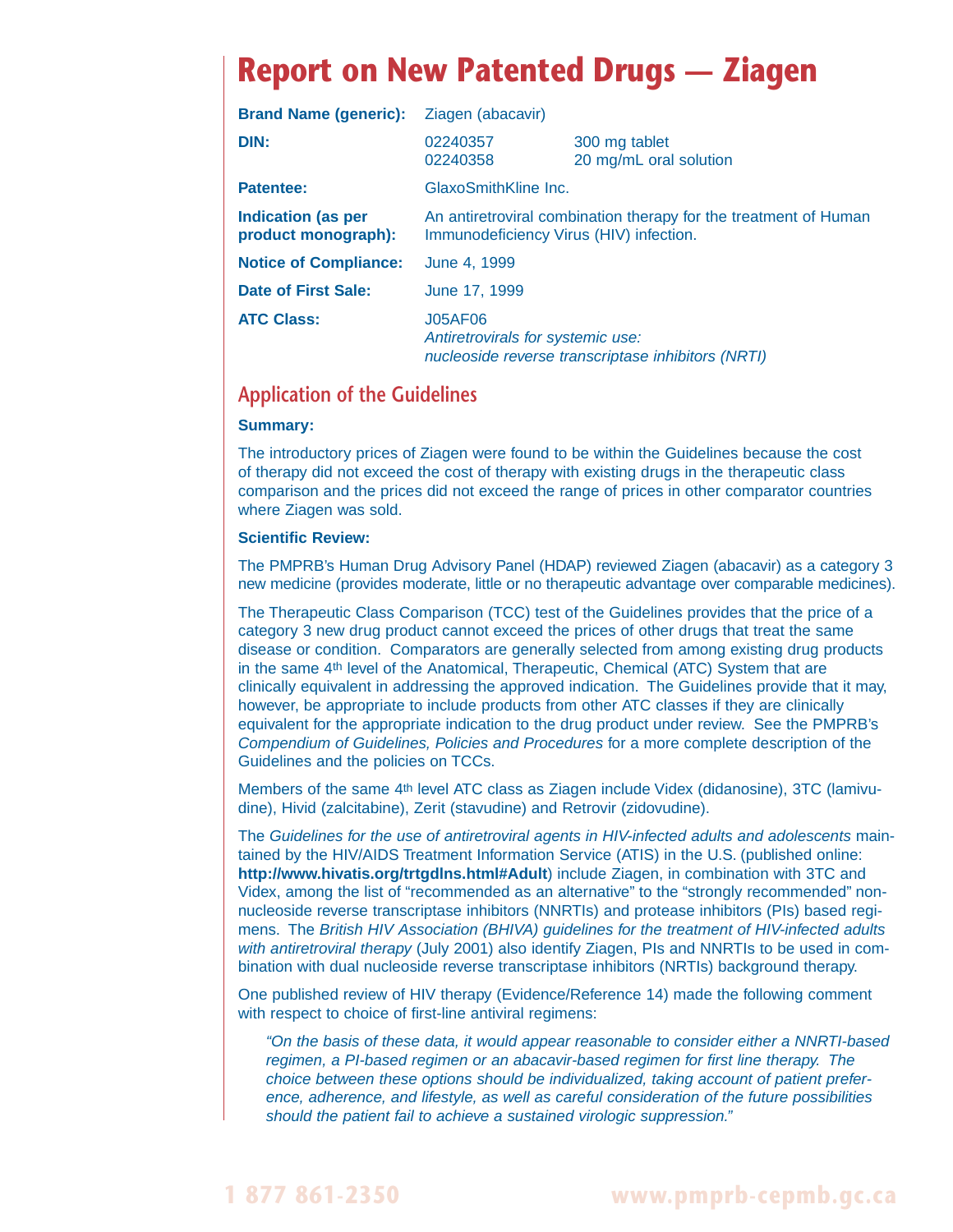In light of the evidence that a Ziagen-based regimen could be considered clinically comparable to NNRTI- or PI-based regimens in some circumstances, the HDAP recommended NRTIs, NNRTIs and PIs as comparators for Ziagen.

The PMPRB's Guidelines provide that the dosage recommended for comparison purposes will normally not be higher than the maximum of the usual recommended dosage. The maintenance adult daily dose identified in individual product monographs and supported by clinical literature was recommended for comparison purposes. See table in price test section below.

## **Price review:**

Under the Guidelines, the introductory price for a new category 3 drug product will be presumed to be excessive if it exceeds the price of all of the comparable drug products based on the TCC test, and if it exceeds the prices of the same medicine in the seven countries listed in the Patented Medicine Regulations, 1994.

### **Ziagen 300 mg tablet:**

The following TCC was established for Ziagen 300 mg tablet. It should be noted that although Rescriptor and Sustiva would have been appropriate TCC comparators from the scientific perspective, they have not been included as these drug products were under review at the time of Ziagen's review. The exclusion of these drugs does not affect the outcome of the price review.

## **Ziagen 20 mg/mL:**

The following TCC was established for Ziagen 20 mg/mL oral solution. The comparators are of the same or comparable dosage form as Ziagen 20 mg/mL.

| <b>Name</b>            | <b>Strength</b> | Comparable dosage regimen | <b>Unit price</b>   | Cost per day <sup>3</sup> |
|------------------------|-----------------|---------------------------|---------------------|---------------------------|
| Ziagen (abacavir)      | 300 mg tablet   | 300 mg twice daily        | \$6.25 <sup>1</sup> | \$12.50                   |
| Retrovir (zidovudine)  | 100 mg capsule  | 200 mg three times daily  | \$1.702             | \$10.20                   |
| Retrovir (zidovudine)  | 300 mg tablet   | 300 mg twice daily        | \$5.10 <sup>1</sup> | \$10.20                   |
| Videx (didanosine)     | 100 mg tablet   | 200 mg twice daily        | \$1.54 <sup>2</sup> | \$6.16                    |
| Hivid (zalcitabine)    | .75 mg tablet   | .75 mg three times daily  | \$2.15 <sup>2</sup> | \$6.45                    |
| Zerit (stavudine)      | 40 mg capsule   | 40 mg twice daily         | \$4.25 <sup>1</sup> | \$8.50                    |
| 3TC (lamivudine)       | 150 mg tablet   | 150 mg twice daily        | \$4.40 <sup>1</sup> | \$8.80                    |
| Viramune (nevirapine)  | 200 mg tablet   | 200 mg twice daily        | \$4.65 <sup>1</sup> | \$9.30                    |
| Crixivan (indinavir)   | 400 mg capsule  | 800 mg three times daily  | \$2.69 <sup>1</sup> | \$16.14                   |
| Viracept (nelfinavir)  | 250 mg tablet   | 750 mg three times daily  | \$1.82 <sup>1</sup> | \$16.38                   |
| Norvir (ritonavir)     | 100 mg capsule  | 600 mg twice daily        | \$1.341             | \$16.08                   |
| Fortovase (saquinavir) | 200 mg capsule  | 1200 mg three times daily | \$1.02 <sup>1</sup> | \$18.36                   |

1 Ontario Drug Benefit Formulary, 2001

2 Liste de médicaments, Régie de l'assurance maladie du Québec, 2001

3 This medication is administered on a chronic base, therefore the cost per day was used as the basis for cost comparison with the comparators.